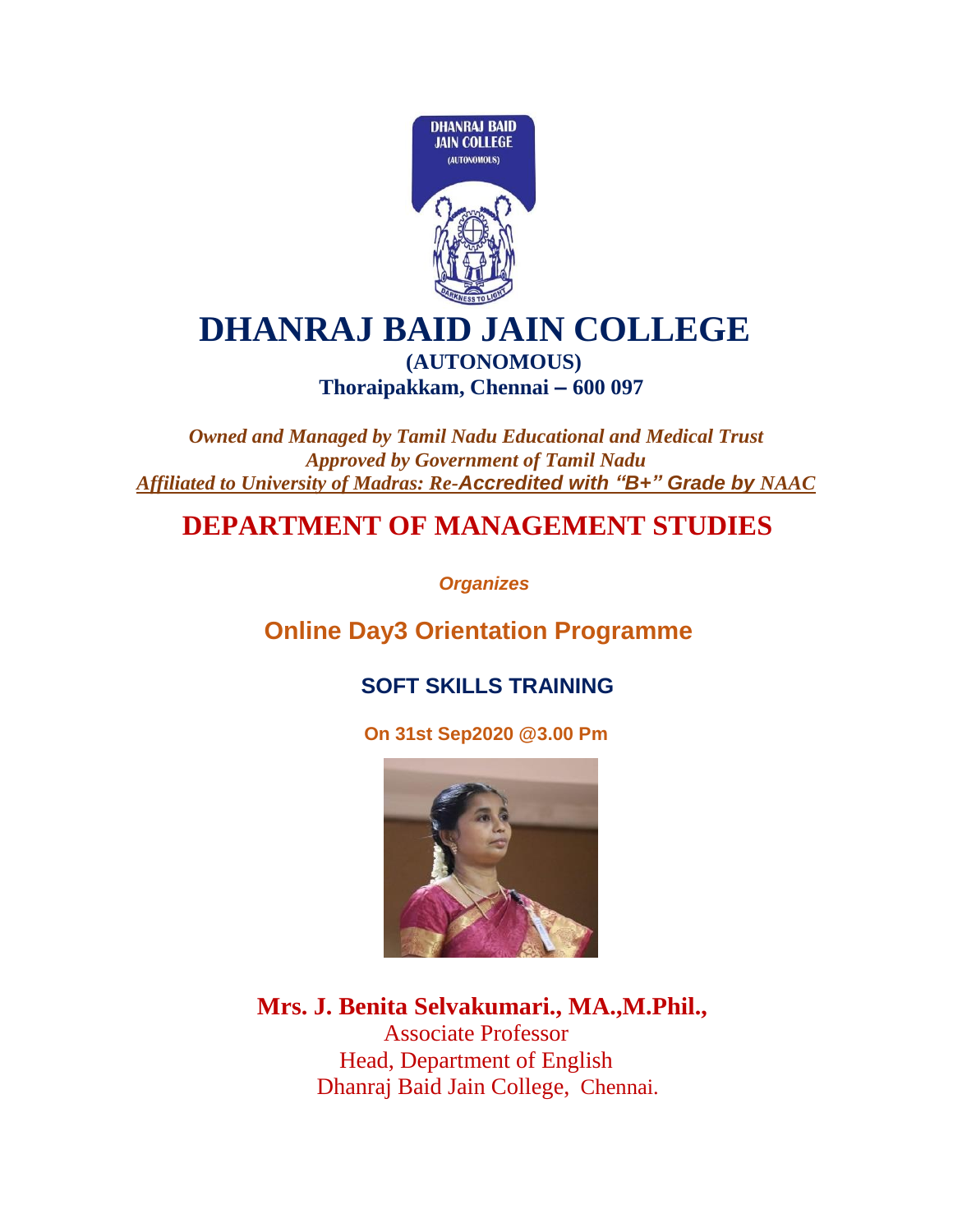## **SOFT SKILL TRAINING**

- Orientation means position or situation.
- Just like bridge course, soft skill training for the students taking an advanced course for the first time

#### **SOFT SKILLS**

The feelings of joy, sorrow, happiness, grief, pain and other expressions are called soft skills.

### **HARD SKILLS**

The work we do, the job we get are called hard skills

#### **VARIOUS SKILLS**

- In this orientation programme we give soft skills training. Its because of the purpose to build
	- **1) Communicative skills**
	- **2) Etiquette and diet**
	- **3) Body language**
	- **4) Stress management**
	- **5) Time management**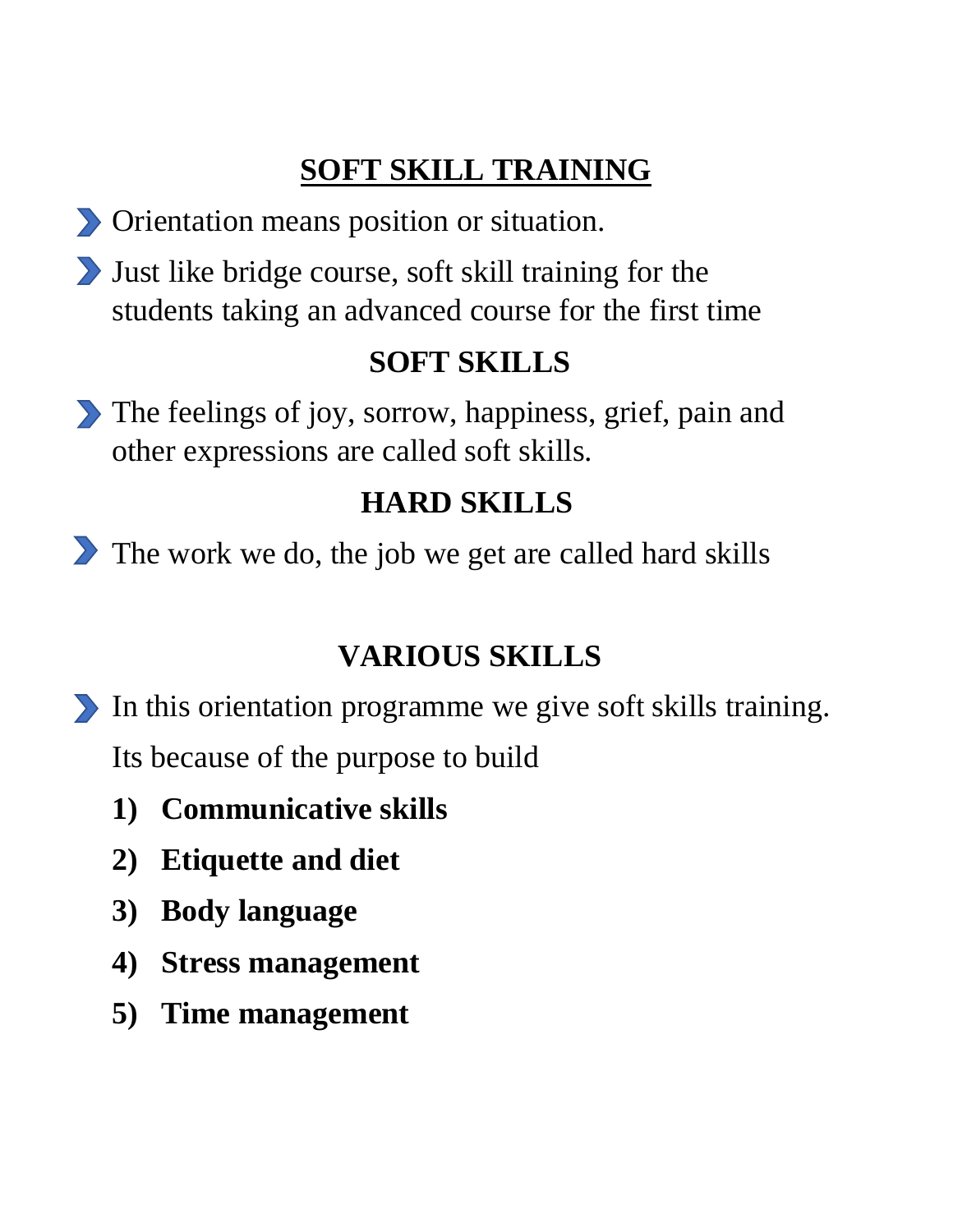- **6) Self confidence**
- **7) Positivity**
- **8) Self motivation**
- **9) Born to live**
- **10) Ethical and Spiritual skills**
- We, **THE DEPARTMENT OF ENGLISH** are Taking Soft Skills Paper 1- Essentials of language and communication skills

Soft Skills Paper 2- Essentials of spoken and presentation skills

#### **ENGLISH LANGUAGE**

This is need for this hour. Through language we communicate. Language is necessary. Tamil is our mother tongue. It has 247 letters English has 26 letters only. But we feel English very difficult to learn. Let me say, please change your mind set.

#### **' Practise makes a man perfect' .**

Keep on practising. Learn English as a global language, which highly official.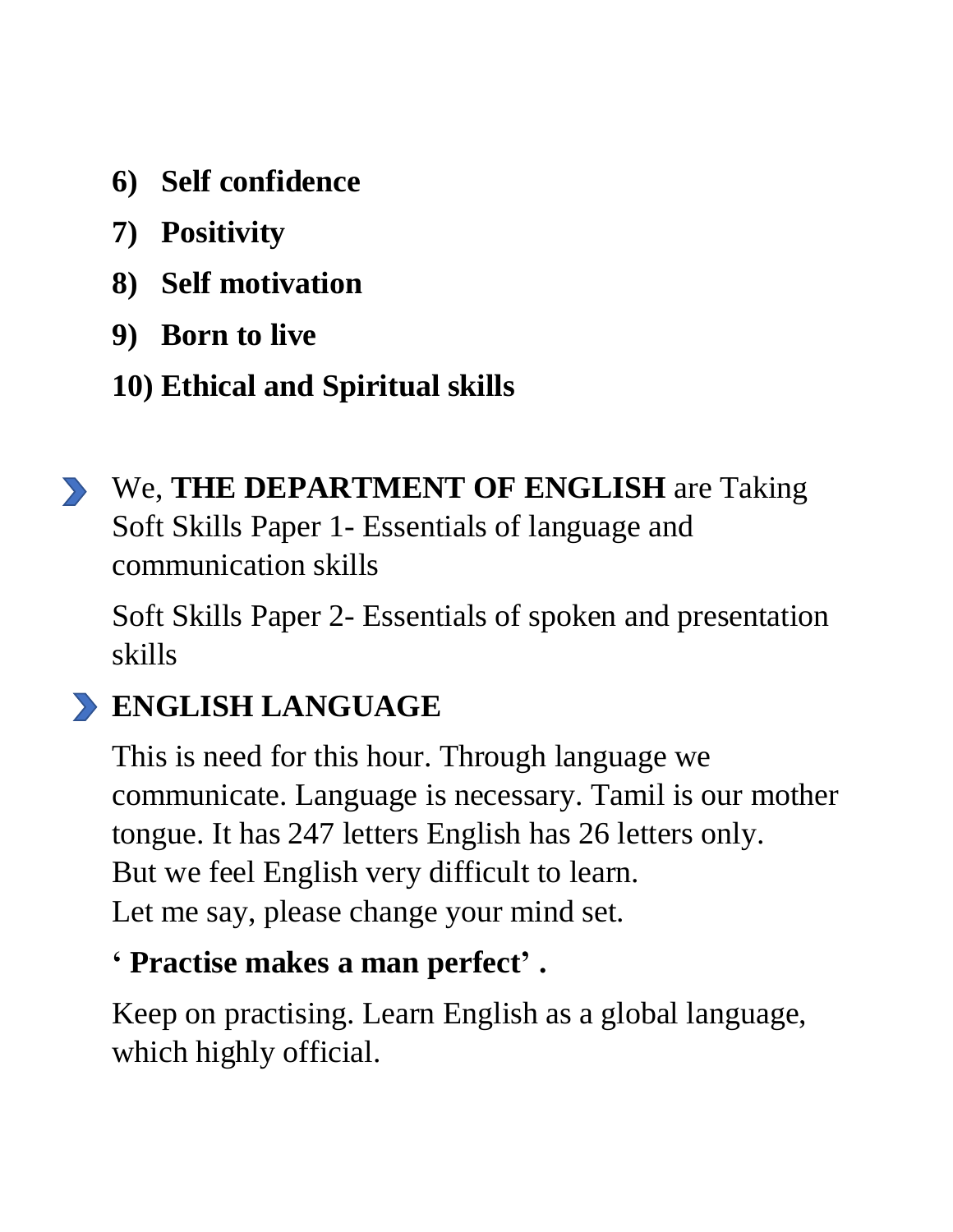#### **1) COMMUNICATIVE SKILLS**

- First open your mouth widely.  $\sum$
- Read Aloud.  $\blacktriangleright$
- $\sum$ Read and Watch - Books and Movies.
- $\sum$ Have positive thought.
- Don't use Tunglish.
- **2) ETIQUETTE AND DIET Etiquette means social behaviour which governs. the society.**
- $\sum$ Maintain proper dress code.
- $\sum$ Speak kindly.
- $\sum$ Managing the time properly.
- $\sum$ Avoid gossiping.
- $\sum$ Say Thankyou.

#### **DIET**

- $\sum$ Don't skip
- Eat your food on time  $\sum$
- Have healthy food.  $\sum$
- $\sum$ Drink 8 litres of water a day
- $\sum$ Morning break fast eat like a king, lunch eat like a prince, Night eat like a beggar.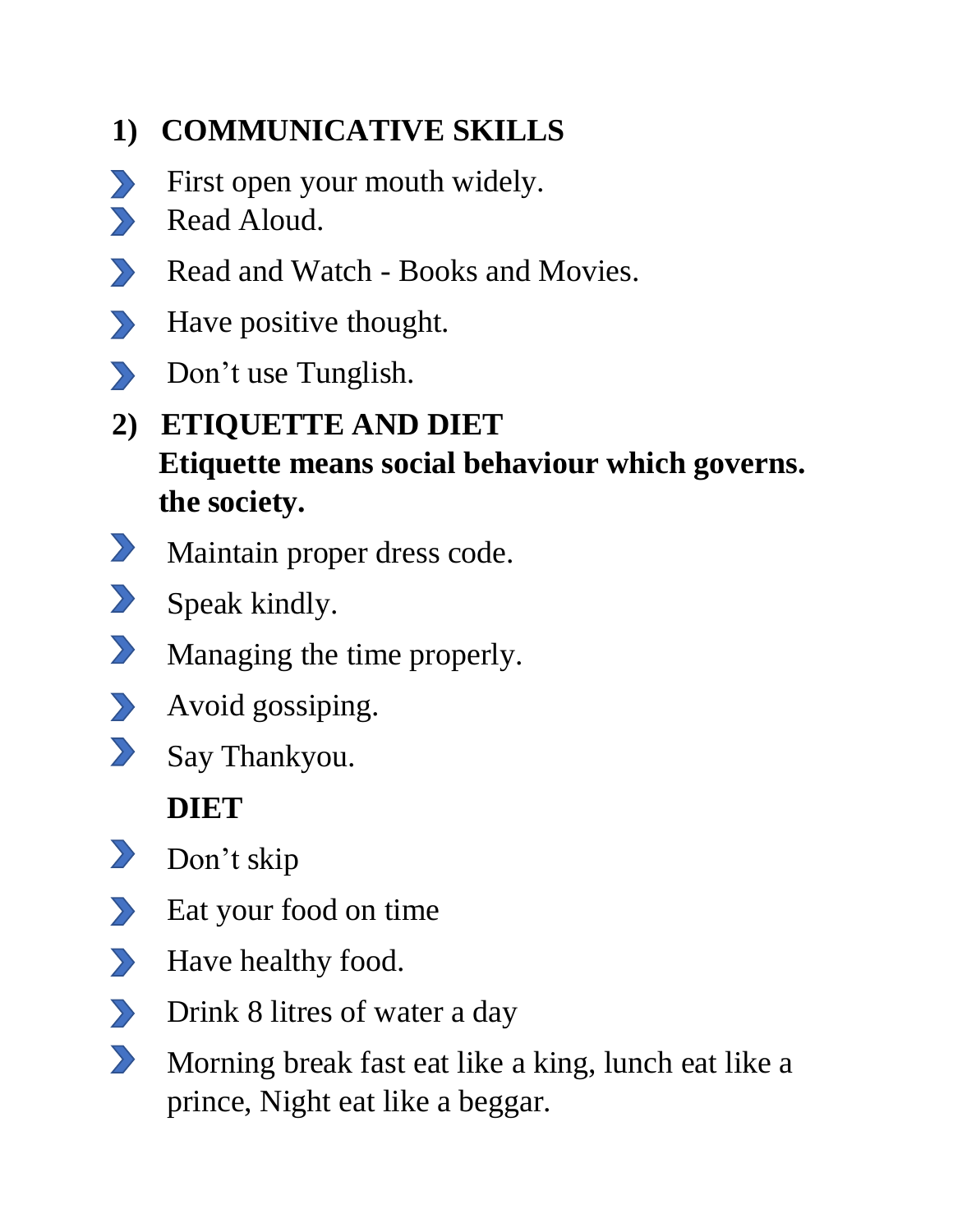#### **3) BODY LANGUAGE**

- More than 30% of the words, our body language  $\sum$ speaks 70% .
- **Gestures**  $\sum$
- Facial expressions  $\sum$
- Various forms  $\sum$
- $\sum$ Important in our jobs skills
- **4) STRESS MANAGEMENT**
- **B** Have fun
- Relax
- Be the Problem solvers
- Change your mind set
- Have entertainment
- **5) TIME MANAGEMENT**
- **Ex** a timetable
- Make a plan
- Be punctual
- Reach before 30 minutes
- Don't Say lame excuses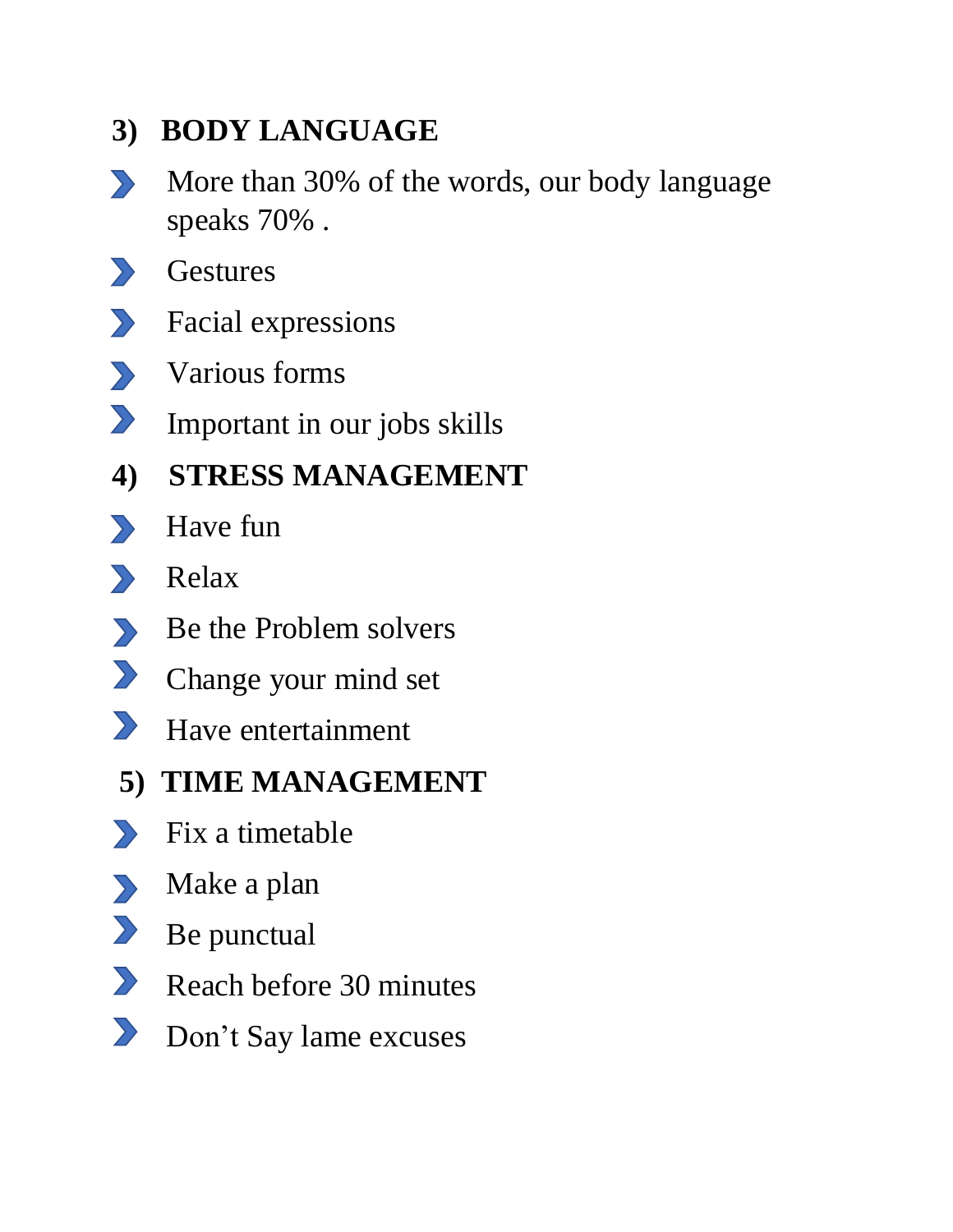- **6) SELF CONFIDENCE**
- Know your strength
- Don't expect
- Respect others
- Believe your self
- Have comfort
- **7) POSITIVITY**
- **Example 1** Erase your negative thoughts
- Hear motivational talk
- Believe yourself
- **Enrich**
- Don't giveup
- **8) SELF MOTIVATION**
- **Example 3 Have mental strength**
- Motivate yourself
- Don't depend on others
- **Find happiness**
- Always say 'I will do'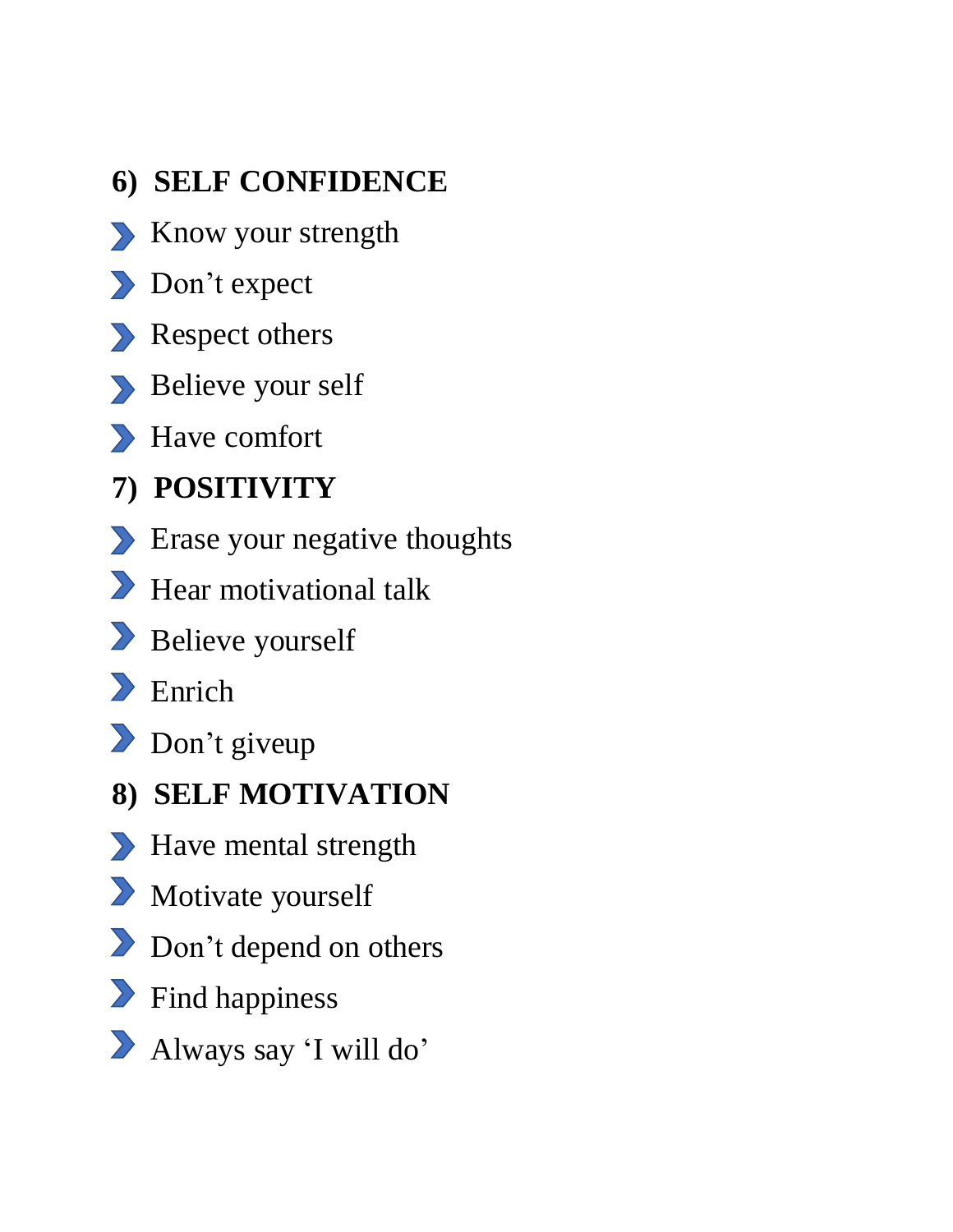#### **9) BORN TO LIVE**

- Face all a problems
- Be bold
- $\sum$  Life is to live
- **Don't commit suicide**
- Make senses right (Eg- Chetan Bhagat Life)

#### **10) ETHICAL AND SPIRITUAL SKILLS**

- Do good, Coward is a sin
- Follow good manners
- Believe in god
- Have fear of god
- Follow one religion ( Swami Vivekananda )

## **EXECUTE CONCLUSION**

Individuals as students should still look forward to improve communicative skills to build meaningful relationships.

 On the whole SOFT SKILLS are broadly applicable to all your career and it's a combination of people skills, social skills and emotional intelligence.